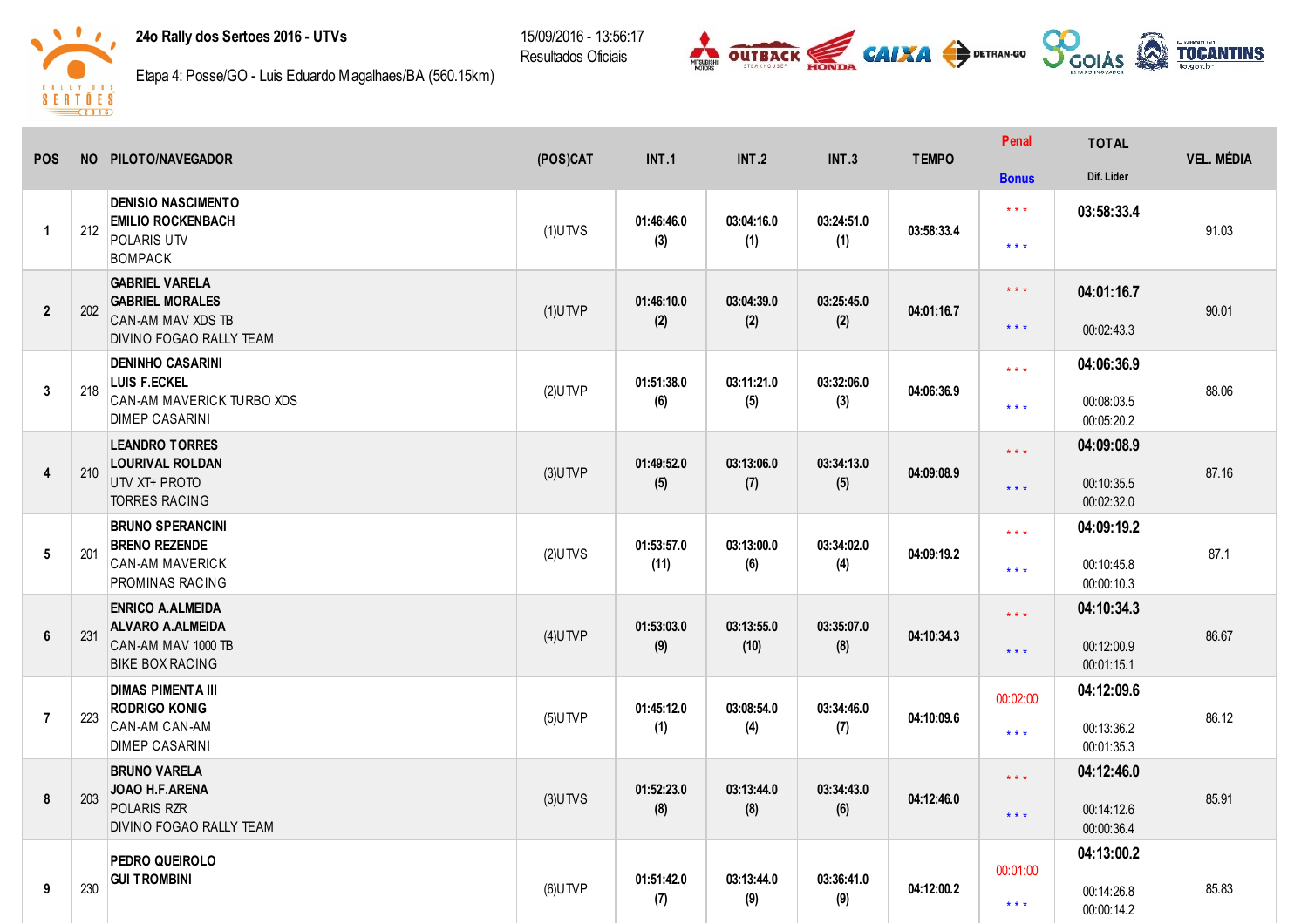|    |     | CAN-AM MAV TURBO<br><b>DIMEP CASARINI</b>                                                   |             |                         |                         |                         |            |                                              |                          |       |
|----|-----|---------------------------------------------------------------------------------------------|-------------|-------------------------|-------------------------|-------------------------|------------|----------------------------------------------|--------------------------|-------|
| 10 | 216 | <b>CARLOS AMBROSIO</b><br><b>CADU SACHS</b><br>POLARIS POLARIS                              | $(7)$ UTVP  | 01:53:50.0              | 03:21:14.0              | 03:42:53.0              | 04:18:25.8 | $\star$ $\star$ $\star$                      | 04:18:25.8               | 84.03 |
|    |     | <b>TORRES RACING</b>                                                                        |             | (10)                    | (8)                     | (11)                    |            | $***$                                        | 00:19:52.4<br>00:05:25.6 |       |
| 11 | 224 | <b>ERLEY AYALA</b><br><b>IDALI BOSSE</b><br>POLARIS RZR XP1000                              | $(4)$ UTVS  | 01:56:18.0<br>(15)      | 03:22:01.0<br>(9)       | 03:43:28.0<br>(12)      | 04:19:15.0 | $\star$ $\star$ $\star$<br>$\star\star\star$ | 04:19:15.0<br>00:20:41.6 | 83.77 |
|    |     | <b>BRASIL OFF ROAD</b><br><b>DANIEL COSTA</b>                                               |             |                         |                         |                         |            |                                              | 00:00:49.2<br>04:23:29.6 |       |
| 12 | 222 | <b>FLAVIO BISI</b>                                                                          | $(5)$ UTVS  | 01:55:53.0              | 03:22:02.0              | 03:44:34.0              | 04:22:29.6 | 00:01:00                                     |                          | 82.42 |
|    |     | POLARIS RZR XP<br>YODA RACING                                                               |             | (13)                    | (12)                    | (13)                    |            | $***$                                        | 00:24:56.2<br>00:04:14.6 |       |
|    |     | <b>VINICIUS B.MOTA</b><br><b>RAFAEL C.SHIMUK</b>                                            |             | 01:54:21.0              | 03:17:25.0              | 03:38:59.0              |            | 00:04:00                                     | 04:25:27.5               |       |
| 13 | 205 | CAN-AM MAV STD TB<br>EQUIPE QUADRIJET-VILUMA RACING                                         | $(8)$ UTVP  | (12)                    | (13)                    | (10)                    | 04:21:27.5 | $\star\star\star$                            | 00:26:54.1<br>00:01:57.9 | 81.81 |
|    |     | <b>CRISTIANO BATISTA</b><br><b>ROBLEDO NICOLETTI</b>                                        |             | 01:47:31.0              | 03:08:34.0              | 03:57:03.0              | 04:31:22.8 | $\star$ $\star$ $\star$                      | 04:31:22.8               | 80.02 |
| 14 | 225 | POLARIS RXP1000TB<br>TRANS MAQUINAS RACING                                                  | $(9)$ UTVP  | (4)                     | (14)                    | (14)                    |            | $\star \star \star$                          | 00:32:49.4<br>00:05:55.3 |       |
|    |     | <b>ANDRE DA COSTA</b><br><b>CLAUDIA GRANDI</b>                                              |             | 02:11:42.0              | 03:46:58.0              | 04:09:04.0              |            | 00:07:00                                     | 04:52:35.1               | 74.22 |
| 15 | 227 | POLARIS RZR 1000<br>KANDANGUS RALLY TEAM                                                    | $(6)$ UTVS  | (16)                    | (11)                    | (15)                    | 04:45:35.1 | $\star\star\star$                            | 00:54:01.7<br>00:21:12.3 |       |
|    |     | <b>GABRIEL CESTARI</b><br><b>RONALD LEIS</b>                                                |             | 01:55:54.0              | 03:54:22.0              | 04:19:50.0              |            | $\star$ $\star$ $\star$                      | 05:05:09.9               |       |
| 16 | 229 | POLARIS RZR TURBO<br>GHIA INVESTIMENTOS / BRASIL OFF-ROAD                                   | $(10)$ UTVP | (14)                    | (3)                     | (16)                    | 05:05:09.9 | $\star \star \star$                          | 01:06:36.5<br>00:12:34.8 | 71.16 |
|    |     | <b>RODRIGO FAIAD</b><br><b>ROBERTO M.DA SILVA</b>                                           |             |                         |                         |                         |            | 00:15:00                                     | 06:10:15.8               |       |
| 17 | 228 | POLARIS RZR 900<br>CUPIM DE ACO 4X4                                                         | $(7)$ UTVS  | $***$                   | $***$                   | $***$                   | 05:55:15.8 | $***$                                        | 02:11:42.4<br>01:05:05.9 | 58.65 |
|    |     | <b>DALGER JUNQUEIRA</b><br><b>MARCELO J.D. SOUSA</b><br>POLARIS RZR1000<br>CUPIM DE ACO 4X4 |             | $\star$ $\star$ $\star$ | $\star$ $\star$ $\star$ | $\star$ $\star$ $\star$ | 06:00:00.0 | 01:22:00                                     | 07:22:00.0               |       |
| 18 | 219 |                                                                                             | $(8)$ UTVS  |                         |                         |                         |            | $\star$ $\star$ $\star$                      | 03:23:26.6<br>01:11:44.2 | 49.13 |
|    |     | <b>RODRIGO VARELA</b>                                                                       |             |                         |                         |                         |            | 03:05:00                                     | 09:05:00.0               |       |
| 19 | 206 | <b>MAYCKON PADILHA</b><br>CAN-AM MAV XDS TB<br>DIVINO FOGAO RALLY TEAM                      | $(11)$ UTVP | $***$                   | $***$                   | $\star$ $\star$ $\star$ | 06:00:00.0 | $\star$ $\star$ $\star$                      | 05:06:26.6<br>01:43:00.0 | 39.85 |
|    |     |                                                                                             |             |                         |                         |                         |            | 03:05:00                                     | 09:05:00.0               |       |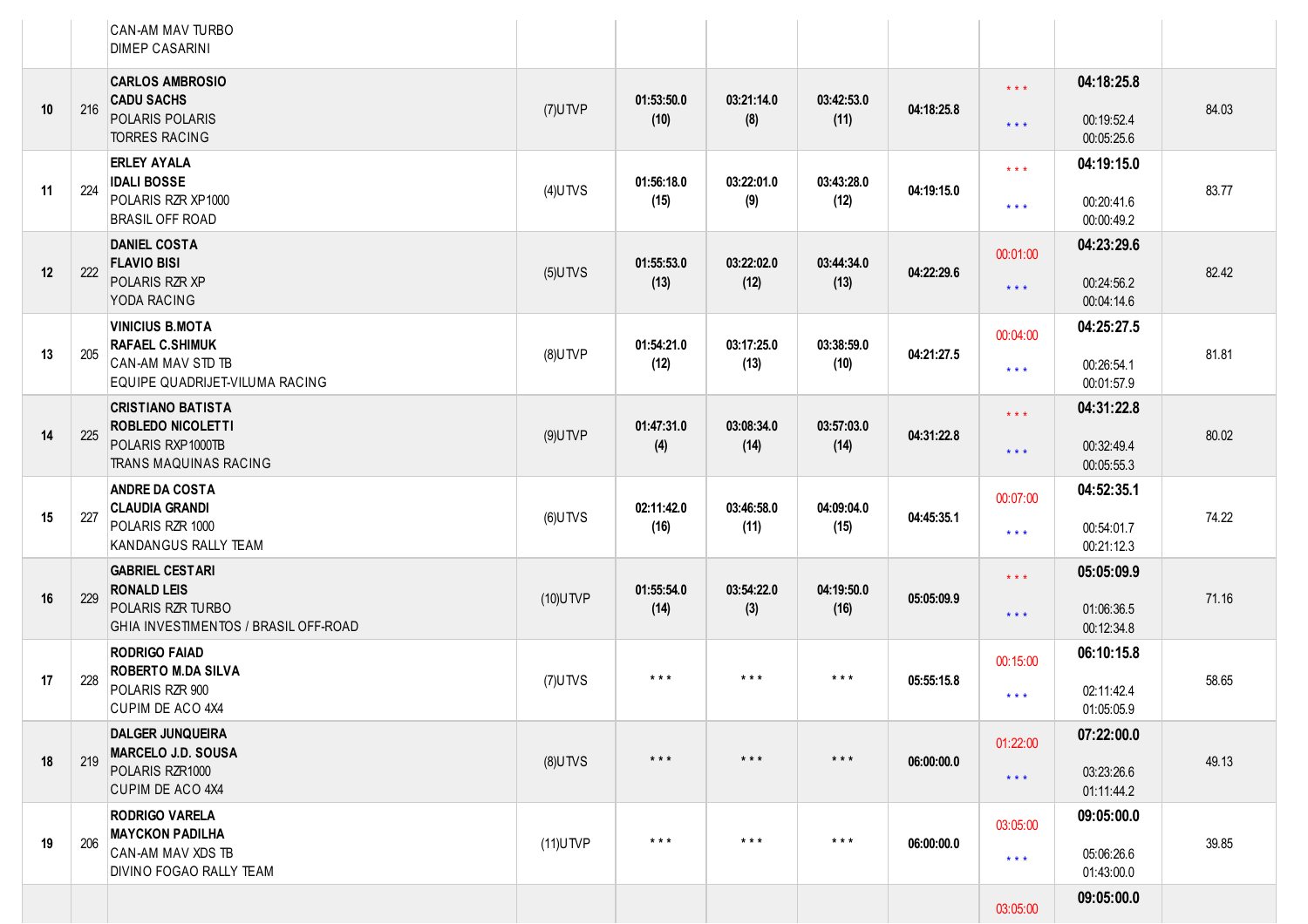| 20 |     | 208   HENRIQUE GUTIEREZ<br><b>ANDRE L. MUNHOZ</b><br>YAMAHA YXZ1000RSE<br>YODA RACING                      | $(12)$ UTVP | $***$                   | $***$                   | $\star$ $\star$ $\star$ | 06:00:00.0 | $***$                               | 05:06:26.6<br>00:00:00.0               | 39.85 |
|----|-----|------------------------------------------------------------------------------------------------------------|-------------|-------------------------|-------------------------|-------------------------|------------|-------------------------------------|----------------------------------------|-------|
| 21 | 221 | <b>DENER PIRES</b><br><b>BERNANRDO BONJEAN</b><br>POLARIS RZR-1000<br>PODIUM RACING                        | $(9)$ UTVS  | $***$                   | $***$                   | $***$                   | 05:52:21.8 | 03:18:00<br>$\star\star\star$       | 09:10:21.8<br>05:11:48.4<br>00:05:21.8 | 39.46 |
| 22 | 233 | <b>OSMAN G.DIDI</b><br><b>ALEXANDRE BRANCO</b><br><b>CAN-AM MAVERICK</b><br><b>LOGMIX</b>                  | $(10)$ UTVS | $***$                   | $***$                   | $\star$ $\star$ $\star$ | 04:53:14.6 | 05:31:00<br>$\star \star \star$     | 10:24:14.6<br>06:25:41.2<br>01:13:52.8 | 34.79 |
| 23 | 209 | <b>ADRIANO BENVENUTI</b><br><b>RICARDO DA ROCHA</b><br>POLARIS RZR XP 1000<br><b>TECNOMOTOS RALLY TEAM</b> | $(11)$ UTVS | $\star$ $\star$ $\star$ | $\star$ $\star$ $\star$ | $***$                   | 06:00:00.0 | 05:10:00<br>$***$                   | 11:10:00.0<br>07:11:26.6<br>00:45:45.4 | 32.41 |
| 24 | 204 | <b>ELSON CASCAO II</b><br><b>ELSON OLIVEIRA</b><br>POLARIS RZR 1000<br>KANDANGUS RALLY TEAM                | $(13)$ UTVP | $***$                   | $\star$ $\star$ $\star$ | $\star$ $\star$ $\star$ | 06:00:00.0 | 05:19:00<br>$***$                   | 11:19:00.0<br>07:20:26.6<br>00:09:00.0 | 31.98 |
| 25 | 213 | <b>G. LAPERTOSA</b><br><b>FABIO ZELLER</b><br>POLARIS XP-1000<br>YODA RACING                               | $(12)$ UTVS | $***$                   | $***$                   | $***$                   | 06:00:00.0 | 05:54:00<br>$\star\star\star$       | 11:54:00.0<br>07:55:26.6<br>00:35:00.0 | 30.42 |
| 26 | 215 | <b>VINICIUS DA SILVA</b><br><b>RAFAEL ARENA</b><br><b>CAM-AN MAV TURBO</b><br>RADIAL RALLY TEAM            | $(14)$ UTVP | $***$                   | $***$                   | $\star$ $\star$ $\star$ | 06:00:00.0 | 06:01:00<br>$\star$ $\star$ $\star$ | 12:01:00.0<br>08:02:26.6<br>00:07:00.0 | 30.12 |
| 27 | 217 | <b>ERIK DONATTO</b><br><b>SERGIO AVALLONE</b><br>POLARIS RZR1000<br>CABANHA SANTA HELENA/ OFFTECH          | $(13)$ UTVS | $***$                   | $***$                   | $***$                   | 06:00:00.0 | 06:01:00<br>$***$                   | 12:01:00.0<br>08:02:26.6<br>00:00:00.0 | 30.12 |
| 28 | 207 | <b>JORGE SAWAYA</b><br><b>DANIEL SPOLIDORIO</b><br>CAN-AM MAV XDS<br>S2 RALLY                              | $(15)$ UTVP | $***$                   | $\star$ $\star$ $\star$ | $***$                   | 06:00:00.0 | 06:01:00<br>$\star$ $\star$ $\star$ | 12:01:00.0<br>08:02:26.6<br>00:00:00.0 | 30.12 |
| 29 | 211 | EUCLIDES BENVENUTI<br><b>MARCOS PANSTEIN</b><br>POLARIS XP 1000<br><b>BENVETEX RACING</b>                  | $(14)$ UTVS | $***$                   | $\star$ $\star$ $\star$ | $\star$ $\star$ $\star$ | 06:00:00.0 | 06:01:00<br>$\star\star\star$       | 12:01:00.0<br>08:02:26.6<br>00:00:00.0 | 30.12 |
| 30 | 214 | <b>MARCELO GASTALDI</b><br><b>BRENO R. FERREIRA</b><br>POLARIS 1000TURBO<br>NOVA ERA DIHALLY               | $(16)$ UTVP | $***$                   | $\star$ $\star$ $\star$ | $\star$ $\star$ $\star$ | 06:00:00.0 | 06:01:00<br>$\star$ $\star$ $\star$ | 12:01:00.0<br>08:02:26.6<br>00:00:00.0 | 30.12 |